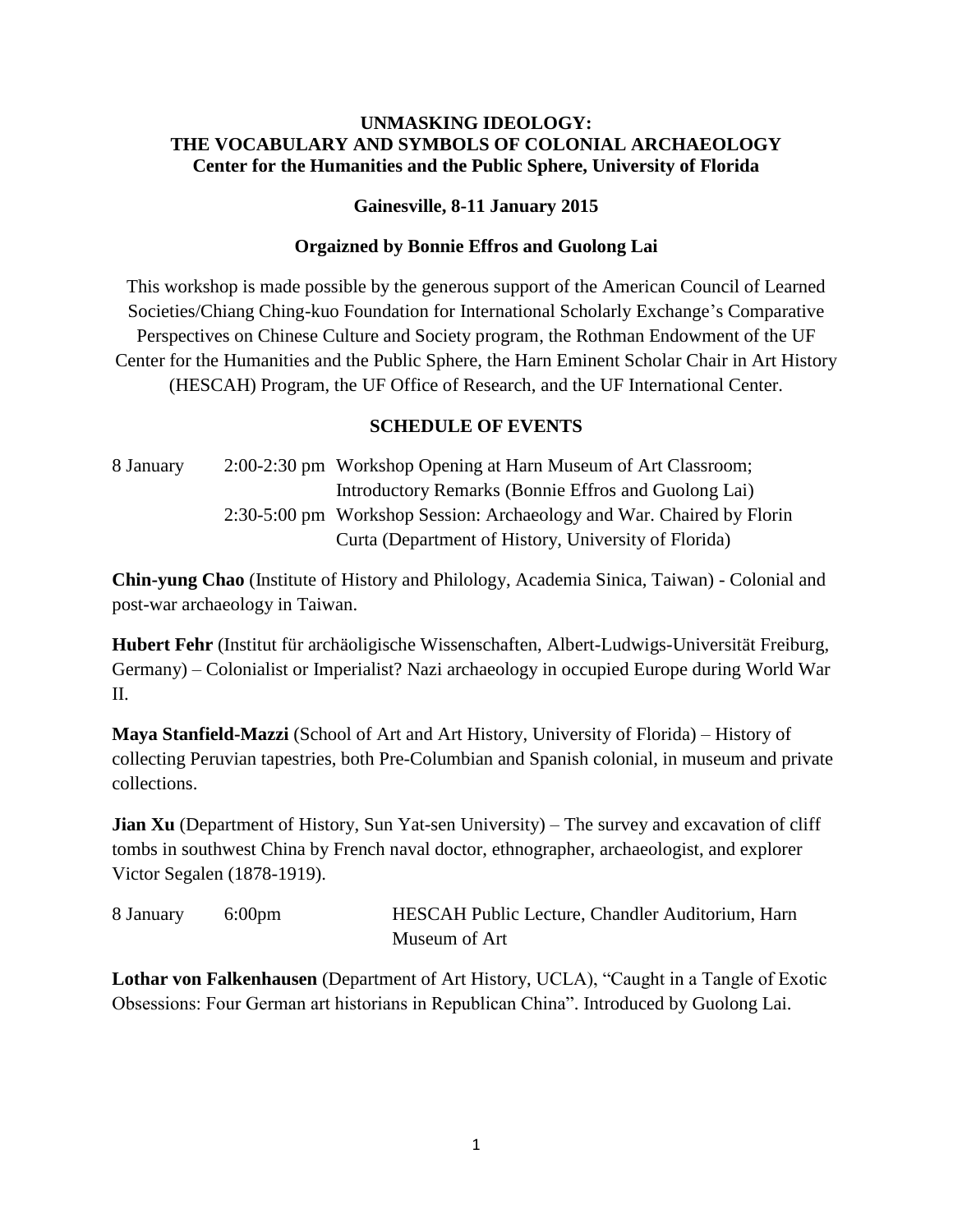| 9:00am-12:00pm<br>9 January |  |
|-----------------------------|--|
|-----------------------------|--|

Workshop Session: Indigenous Issues and Archaeology, Chaired by Neill Wallis (Florida Museum of Natural History), Harn Museum of Art Classroom

**Chip Colwell** (Denver Museum of Nature and Science) – Archaeological ruins in the American Southwest, and the implications of Native Americans' responses to this new science.

**Wendy Doyon** (Department of History, University of Pennsylvania) - Excavating the Colonial Archive: Archaeologists and rural communities during Egypt's colonial period (1880-1950).

**Bonnie Effros** (Center for the Humanities and the Public Sphere, University of Florida) – Indigenous Voices at the Margins: Nuancing the History of French Colonial Archaeology in Algeria, 1830-1870.

**Ann McGrath** (Department of History, Australian National University) – The "discovery" of Lady Mungo, who lived in Australia approximately fifty thousand years ago, and relations of research, politics, and kinship between scientists, pastoralists, and Aboriginal custodians.

| 9 January | $2:00-5:00$ pm | Workshop Session: Colonial Perspectives of Human       |
|-----------|----------------|--------------------------------------------------------|
|           |                | History, Chaired by Mitch Hart (Department of History, |
|           |                | University of Florida). Harn Museum of Art Classroom   |

**Neil Brodie** (School of Social and Political Sciences, University of Glasgow, Scotland) – Cultural Internationalism or Cultural Colonialism? The Case of the Benin Bronzes.

**Matthew McCarty** (Department of Art & Archaeology, Princeton University) – Nineteenthcentury European exploration of Punic sites in Tunisia.

Peter Schmidt (Department of Anthropology, University of Florida) - Colonial Manipulations of History and Archaeology in Uganda: The Foundations of Myth and National Identity Today

**Lothar von Falkenhausen** (Department of Art History, UCLA) – Four German orientalists Gustav Ecke, Victoria Contag, Eleanor von Erdberg-Consten, and Max Loehr during the Republican period (1911-1949).

**Ursula Brosseder** (Institut für Archäologie und Kulturanthropologie, Rheinische Friedrich-Wilhelms-Universität Bonn, Germany) – The history of archaeology of Eurasia, from the Russian Empire to Stalin. A case study of the Minusinsk Basin and Buriatiia.

| 9 January | $5:15$ pm<br>$6:00 \text{ pm}$ | Group Shuttle to Hippodrome<br>Showing of "Letter from Mungo" at Hippodrome,<br>introduced by Co-Director Ann McGrath |
|-----------|--------------------------------|-----------------------------------------------------------------------------------------------------------------------|
|           | $7:45 \text{ pm}$              | Workshop Group Dinner, Emiliano's Café, 7 SE 1st<br>Ave, Gainesville, FL 32601                                        |